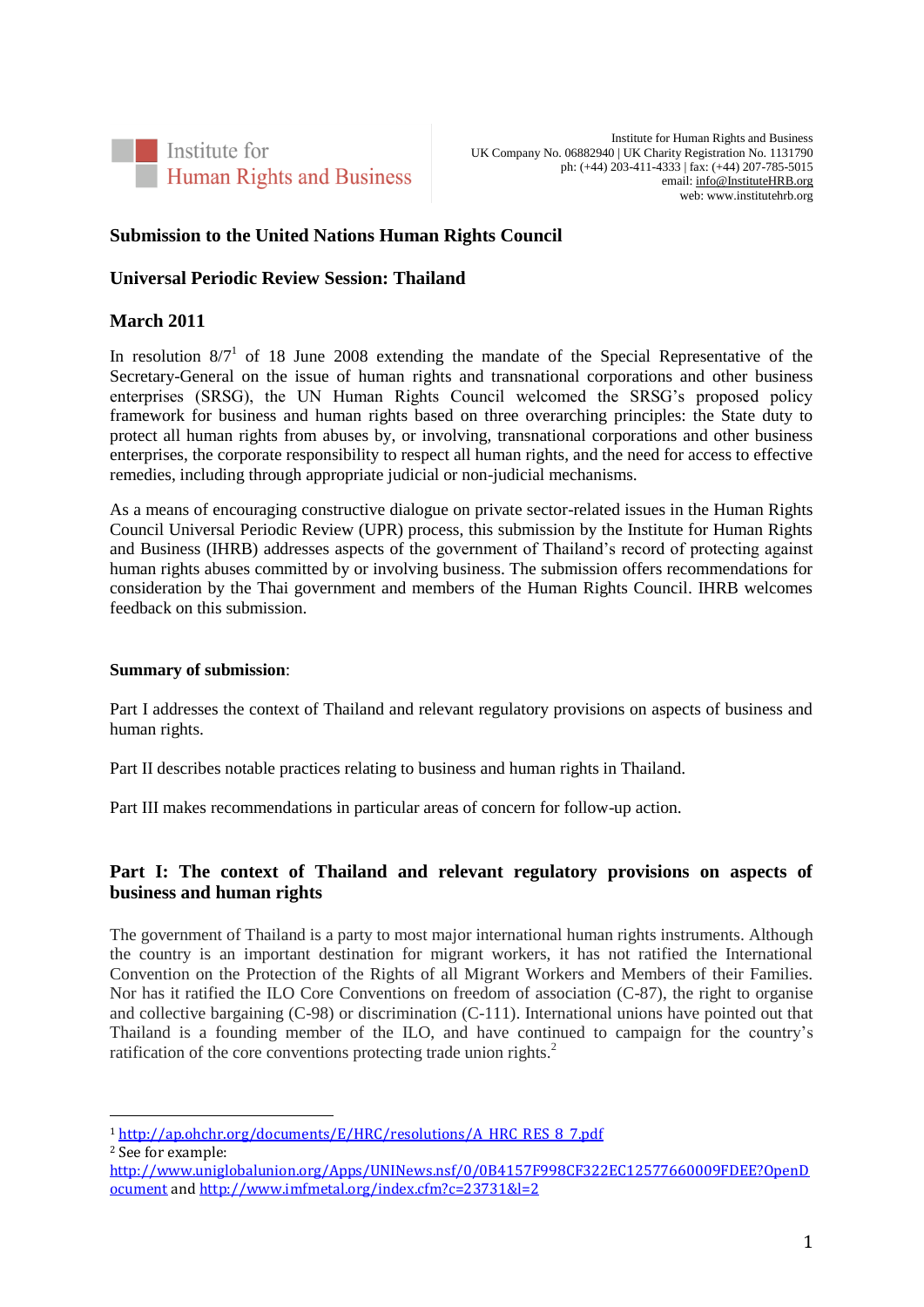The government has established an Alternative Dispute Resolution Office, and the National Human Rights Commission (NHRC) was formed in 2001. The Commission plays an important role in addressing claims of corporate-related human rights abuses, which have increased in recent years; in particular, it commonly handles claims of poor working conditions from migrant workers.<sup>3</sup> The Commission has the ability to recommend amendments to domestic law where domestic human rights standards conflict with international standards. It also has a remit to investigate and mediate cases and to propose remedial measures, but its effectiveness is diminished by the fact that it has no sanctioning or enforcement capacity.

According to Thai labour law (the Labour Protection Act), employers must inform employees of any grievance mechanisms that exist in the workplace.<sup>4</sup> Thai law guarantees the right to freedom of association and collective bargaining and prohibits anti-union discrimination. Reports by the International Trade Union Confederation (ITUC), however, indicate numerous restrictions on these rights. For instance, certain categories of workers (civil servants, government officials, teachers) have limited or no freedom of association. Non-nationals (such as migrants) cannot form unions, and loss of employment leads to loss of union membership. Unions must have at least 20% workforce representation to present collective bargaining demands and the government can restrict any strike for reasons of "national security" or "severe negative repercussions". The state can also dissolve a union if its membership drops below 25% of the eligible workforce.<sup>5</sup>

The Thai Government also has responsibilities towards its nationals beyond its borders. Recently thousands of Thai workers were stranded in Libya during the armed conflict, and Korean companies like Hyundai and Daewoo, which employed workers from Thailand and other countries, deployed their ships to help evacuate the workers to safety. The Thai Government also devoted resources towards evacuation, and it should continue to play a proactive role to ensure their safety, in keeping with their international obligations. Thai workers work abroad in many countries, and the Labour Ministry has put in place systems to protect their rights. Thai responsibility to migrant workers, therefore, cuts both ways – foreigners working in Thailand, and Thais who work abroad. The duty to protect includes ensuring the safety and security of Thai women and children who can be, and have been, susceptible to sexual trafficking.

## **Part II: Notable issues relating to business and human rights in Thailand**

## **Trade Union Rights and the OECD**

The ITUC has presented evidence of widespread anti-union behavior including by foreign-owned companies in Thailand. Allegations include dismissals and retaliation against workers for union organising activities. In one case, the ILO cited systematic violation of the right of workers to form a union.<sup>6</sup> In 2009, a coalition of labour rights organisations filed a complaint with the Organisation for Economic Cooperation and Development's (OECD) National Contact Point (NCP) of Switzerland after the Swiss company Triumph laid off thousands of workers in Thailand and the Philippines that year without first consulting unions. In 2011 the Swiss NCP terminated the mediation procedure, bringing criticism from labour groups for its failure to resolve the case.<sup>7</sup>

[http://baseswiki.org/en/National\\_Human\\_Rights\\_Commission,\\_Thailand](http://baseswiki.org/en/National_Human_Rights_Commission,_Thailand) <sup>4</sup> Baseswiki, "National Human Rights Commission, Thailand":

 $\overline{a}$ <sup>3</sup> Baseswiki, "National Human Rights Commission, Thailand":

[http://baseswiki.org/en/National\\_Human\\_Rights\\_Commission,\\_Thailand](http://baseswiki.org/en/National_Human_Rights_Commission,_Thailand)

<sup>5</sup> ITUC, CSI, UGB, *2010 Annual Survey of Violations of Trade Union Rights* (report on Thailand).

<sup>6</sup> ITUC, CSI, IGB, *2010 Annual Survey of Violations of Trade Union Rights* (report on Thailand.)

<sup>7</sup> Clean Clothes Campaign, "Swiss OECD Contact Point Fails to Resolve Labour Dispute over Triumph's

Mass Dismissals in Asia", 8 February 2011 and OECD Watch, "Thai and Filipino Labour Unions vs. Triumph International", 3 December 2009: [http://oecdwatch.org/cases/Case\\_171](http://oecdwatch.org/cases/Case_171).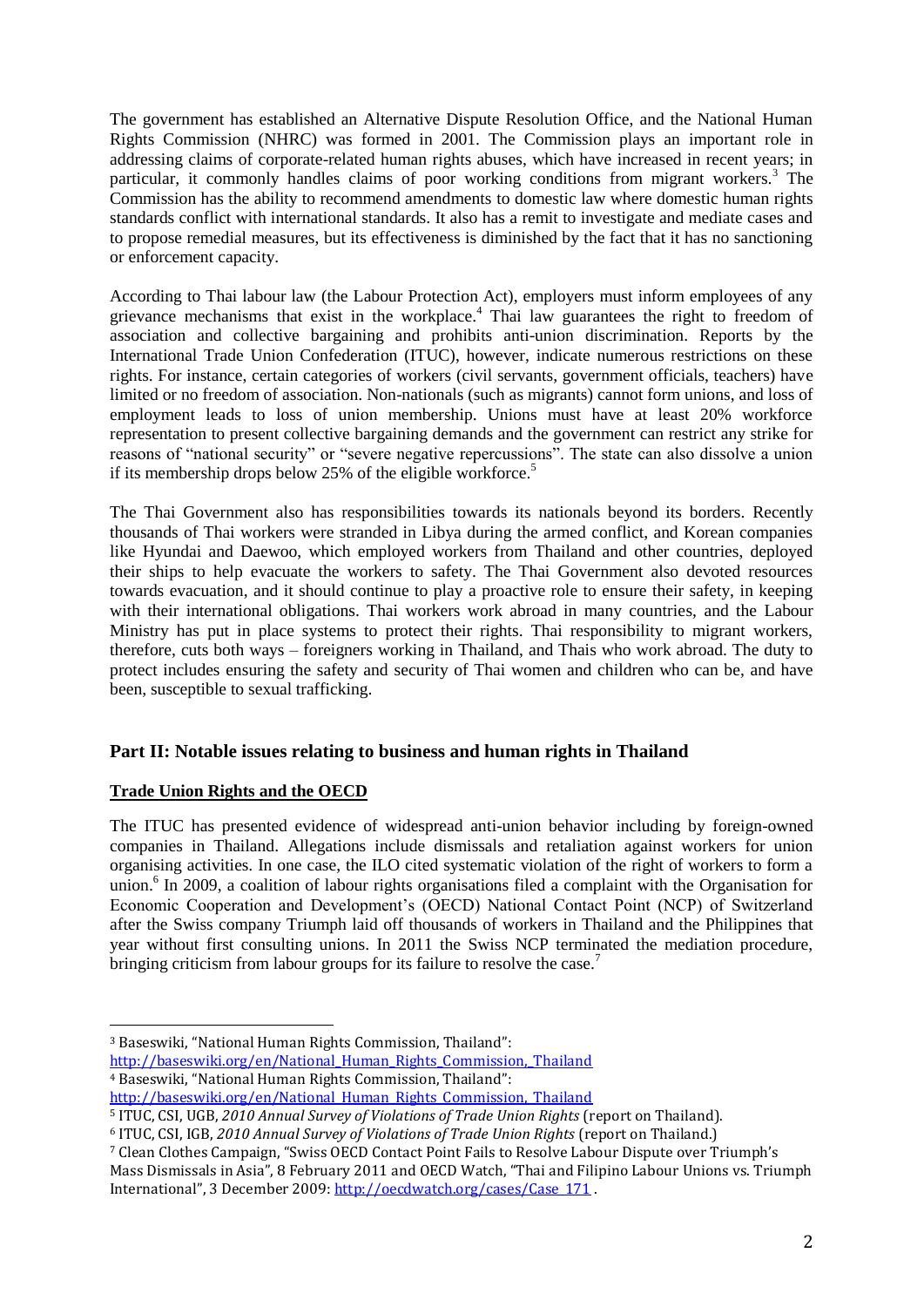#### **Migrant workers in the Shrimp Processing Industry**

Labour unions and human rights groups have documented mistreatment and abuses (including discrimination) suffered by migrant workers, many of whom are Burmese who have fled poverty and egregious human rights violations in neighbouring Burma. Many Burmese migrants work in the shrimp processing industry, which accounts for an important percentage of the Thai gross domestic product. Labour rights organisations have reported serious rights abuses in shrimp processing plants, such as beatings, forced labour and poor wages. Migrant workers are particularly vulnerable, as often they cannot go to the police to report abuses for fear of deportation.<sup>8</sup> Civil society organisations have also highlighted the laxity of labour law enforcement in this industry and the lack of access to justice for shrimp workers due to the difficulty of getting cases of labour rights violations investigated and prosecuted.<sup>9</sup> As noted earlier, Thailand also has an interest in and obligation towards protecting the rights of its citizens abroad.

#### **Forced Labour and Child Labour**

Since 2009, the US Department of Labor has released a list of products from various countries that it believes are made using child and forced labour. The 2009 and 2010 documents listed several products from Thailand, including garments and shrimp (see above) as well as sugarcane and pornography. The U.S. reported in 2010 that since the publication of the previous year's list, the government of Thailand had restated its commitment to prevent child labour and worker abuse in the shrimp industry, and was taking measures to this effect.<sup>10</sup> There have also been reports of Burmese migrants being subjected to forced labour on Thai fishing boats.<sup>11</sup>

The UN Treaty Bodies have noted that the Thai Labour Protection Act does not cover children working in the informal sector, and has called on the government to rectify this by extending the scope of the Act. They have also expressed concern at the prevalence of sexual exploitation of children, including in sex tourism and child pornography. $^{12}$ 

## **Involvement of Private Sector Entities in Conflict-Affected Areas**

A UN group of experts found documentation in 2008 and 2009 that the Thailand Smelting and Refining Company had sourced metals from armed groups through its supply chain in the Democratic Republic of Congo. Specifically, the report found that the Thai company had purchased minerals from a gold comptoir allegedly involved in "prefinancing" local traders, who in turn work with the FDLR, a rebel group that traffics in minerals.<sup>13</sup>

Global interest in regulating the flow of minerals from conflict regions has increased, as evidenced by the passage in the United States of the Dodd-Frank Wall Street Reform and Consumer Protection

 $\overline{a}$ 

<sup>8</sup> University of British Columbia, Graduate School of Journalism, "Cheap Shrimp: Hidden Costs", 2010: <http://www.internationalreporting.org/shrimp/2010/10/27/labour/> and Solidarity Center, "The True Cost of Shrimp", Washington, D.C., January 2008.

<sup>9</sup> Solidarity Center, "The True Cost…", 2008.

<sup>10</sup> US Department of Labor, "The Department of Labor's List of Goods Produced by Child Labor or Forced Labor", 2010, p. 28-9.

<sup>11</sup> ILO, « The Cost of Coercion: Global Report under the Follow-up to the ILO Declaration on Fundamental Principles and Rights at Work", Geneva: International Labour Conference, 98th session, 2009, pp. 28-9. <sup>12</sup> Concluding Observations of the Committee on the Rights of the Child, CRC/C/THA/CO/2, 17 March 2006,<http://daccess-dds-ny.un.org/doc/UNDOC/GEN/G06/409/36/PDF/G0640936.pdf?OpenElement> <sup>13</sup> "Final Report of the Group of Experts on the DRC," report to the UN Security Council, S/2008/773, December 2008, pp. 20-1 and 23[: http://www.scribd.com/doc/8921493/UN-Final-Report-of-the-Group](http://www.scribd.com/doc/8921493/UN-Final-Report-of-the-Group-of-Experts-on-the-DRC)[of-Experts-on-the-DRC](http://www.scribd.com/doc/8921493/UN-Final-Report-of-the-Group-of-Experts-on-the-DRC)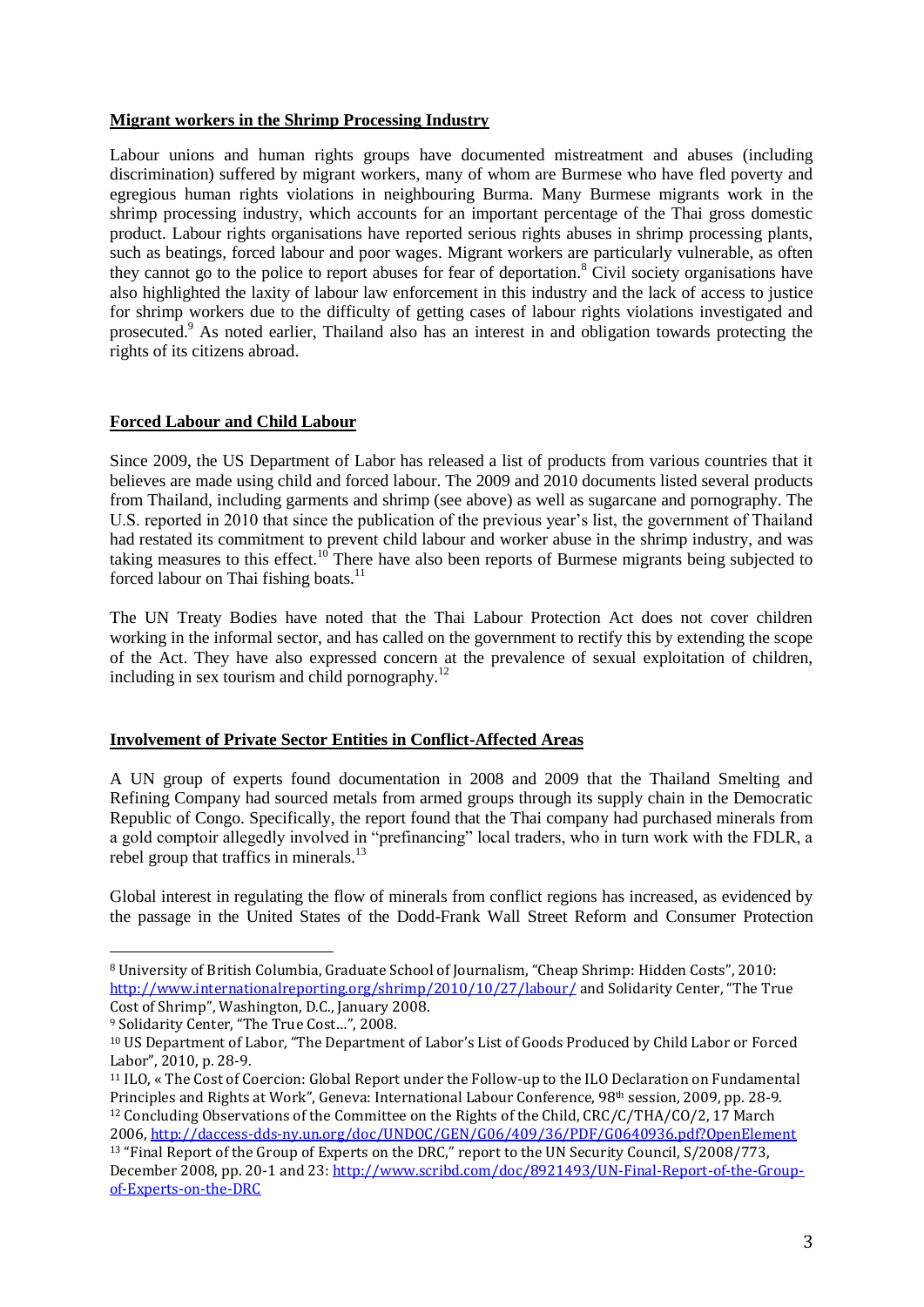Act,<sup>14</sup> which requires full disclosure of sourcing of minerals; the formation of the Responsible Jewellery Council; the work of the Kimberley Process Certification Scheme, which regulates trade in diamonds; and the OECD initiative to improve practices in procuring minerals from conflict zones. These initiatives show greater international interest in ensuring that minerals are procured in a manner consistent with international standards. Thai companies involved in mining or processing minerals have increased responsibilities, which the government should ensure are being implemented in this sector.

Thai companies invest abroad in countries with grave human rights violations, such as Burma, where the state-owned PTT has invested in controversial pipeline projects and gas fields in partnership with Burmese government and other multinational firms. Many groups have criticised the role of security forces in the area, and the treatment of communities along the pipeline corridor. As a co-investor, PTT has responsibilities, and as PTT's owner, the Thai Government has human rights responsibilities around these projects. The Thai Government should ensure its policies and actions are consistent with the State Duty to Protect human rights, and the Corporate Responsibility to Respect human rights, as contained in the UN-endorsed "Protect-Respect-Remedy" framework and the draft guiding principles<sup>15</sup> of the UN Special Representative for business and human rights and be aware of liability risks for companies operating in conflict zones.<sup>16</sup>

# **III. Recommendations**

 $\overline{a}$ 

The following recommendations are made to the government of Thailand in relation to the above concerns:

- Increase support to the National Human Rights Commission to handle the increasing number of cases that it receives of corporate-related human rights abuses.
- Enhance protections for groups whose rights are particularly affected by private sector activity, such as migrant workers and child labourers.
- Pursue companies that violate labour laws, particularly in industries with a high incidence of human rights abuses, such as shrimp processing.
- Enhance labour inspections of these industries.
- Ratify the remaining ILO core conventions and the Convention on the Rights of all Migrant Workers and Members of their Families.
- Ensure that all companies state, private and foreign-owned respect trade union and other labour rights as enshrined in the Thai Constitution and its national law.
- Ensure that the Government acts proactively to protect the rights of Thai workers abroad, and prevent and prosecute sexual trafficking of women and children within or outside its borders.

<sup>14</sup> <http://www.gpo.gov/fdsys/pkg/PLAW-111publ203/content-detail.html> and

<http://thomas.loc.gov/cgi-bin/bdquery/z?d111:H.R.4173>

<sup>15</sup> http://www.reports-and-materials.org/Ruggie-UN-draft-Guiding-Principles-22-Nov-2010.pdf <sup>16</sup> http:/[/www.redflags.info](http://www.redflags.info/) and

[http://www.unglobalcompact.org/docs/issues\\_doc/Peace\\_and\\_Business/Guidance\\_RB.pdf](http://www.unglobalcompact.org/docs/issues_doc/Peace_and_Business/Guidance_RB.pdf)